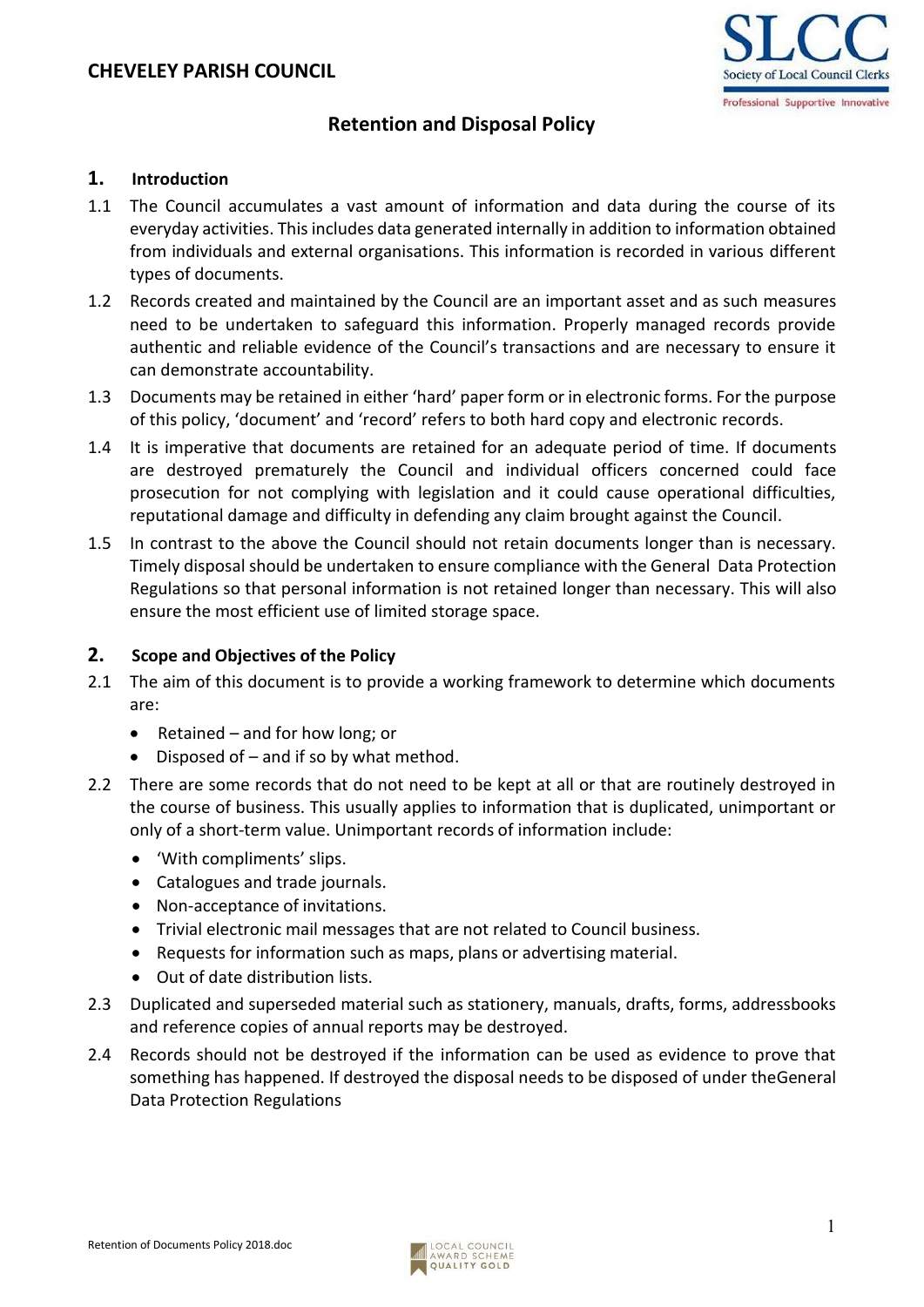

# **3. Roles and Responsibilities for Document Retention and Disposal**

- 3.1 Councils are responsible for determining whether to retain or dispose of documents and should undertake a review of documentation at least on an annual basis to ensure that any unnecessary documentation being held is disposed of under the General Data Protection Regulations.
- 3.2 Councils should ensure that all employees are aware of the retention/disposal schedule.

# **4. Document Retention Protocol**

- 4.1 Councils should have in place an adequate system for documenting the activities of their service. This system should take into account the legislative and regulatory environments to which they work.
- 4.2 Records of each activity should be complete and accurate enough to allow employees and their successors to undertake appropriate actions in the context of their responsibilities to:
	- Facilitate an audit or examination of the business by anyone so authorised.
	- Protect the legal and other rights of the Council, its clients and any other persons affected by its actions.
	- Verify individual consent to record, manage and record disposal of their personal data.
	- Provide authenticity of the records so that the evidence derived from them is shown to be credible and authoritative.
- 4.3 To facilitate this the following principles should be adopted:
	- Records created and maintained should be arranged in a record-keeping system that will enable quick and easy retrieval of information under the General Data Protection Regulations
	- Documents that are no longer required for operational purposes but need retaining should be placed at the records office.
- 4.4 The retention schedules in Appendix A: List of Documents for Retention or Disposal provide guidance on the recommended minimum retention periods for specific classes of documents and records. These schedules have been compiled from recommended best practice from the Public Records Office, the Records Management Society of Great Britain and in accordance with relevant legislation.
- 4.5 Whenever there is a possibility of litigation, the records and information that are likely to be affected should not be amended or disposed of until the threat of litigation has been removed.

# **5. Document Disposal Protocol**

- 5.1 Documents should only be disposed of if reviewed in accordance with the following:
	- Is retention required to fulfil statutory or other regulatory requirements?
	- Is retention required to meet the operational needs of the service?
	- Is retention required to evidence events in the case of dispute?
	- Is retention required because the document or record is of historic interest or intrinsic value?
- 5.2 When documents are scheduled for disposal the method of disposal should be appropriate to the nature and sensitivity of the documents concerned. A record of the disposal will be kept to comply with the General Data Protection Regulations.

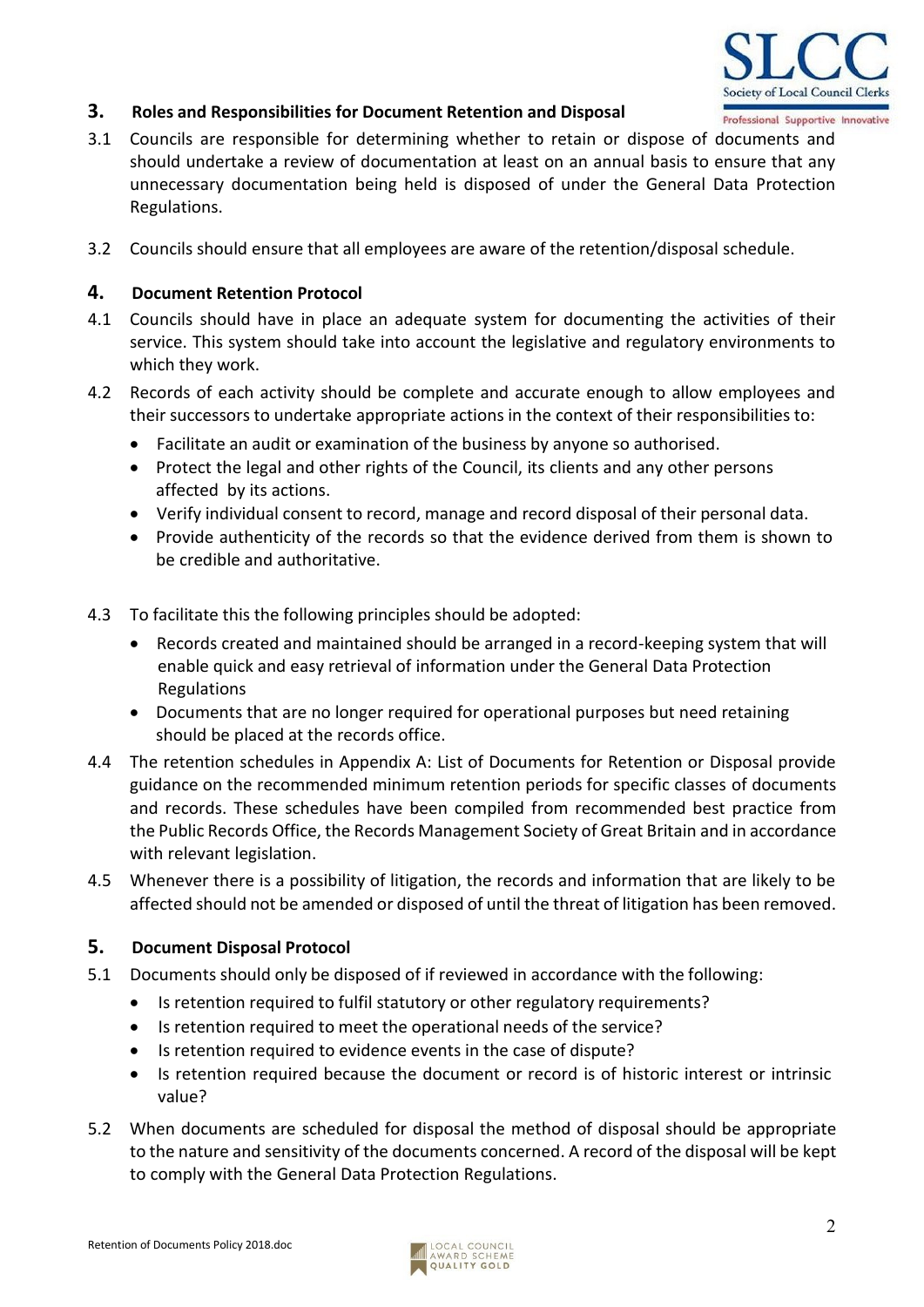5.3 Documents can be disposed of by any of the following methods:



- Non-confidential records: place in waste paper bin for disposal.
- Confidential records or records giving personal information: shred documents.
- Deletion of computer records.
- Transmission of records to an external body such as the County Records Office.
- 5.4 The following principles should be followed when disposing of records:
	- All records containing personal or confidential information should be destroyed at the end of the retention period. Failure to do so could lead to the Council being prosecuted under the General Data Protection Regulations.
	- Where computer records are deleted steps should be taken to ensure that data is 'virtually impossible to retrieve' as advised by the Information Commissioner.
	- Where documents are of historical interest it may be appropriate that they are transmitted to the County Records office.
	- Back-up copies of documents should also be destroyed (including electronic or photographed documents unless specific provisions exist for their disposal).
- 5.5 Records should be maintained of appropriate disposals. These records should contain the following information:
	- The name of the document destroyed.
	- The date the document was destroyed.
	- The method of disposal.

# **6. Data Protection Act 1998 – Obligation to Dispose of Certain Data**

6.1 The Data Protection Act 1998 ('Fifth Principle') requires that personal information must not be retained longer than is necessary for the purpose for which it was originally obtained. Section 1 of the Data Protection Act defines personal information as:

Data that relates to a living individual who can be identified:

- a) from the data, or
- b) from those data and other information which is in the possession of, or is likely to come into the possession of, the data controller.

It includes any expression of opinion about the individual and any indication of the intentions of the Council or other person in respect of the individual.

- 6.2 The Data Protection Act provides an exemption for information about identifiable living individuals that is held for research, statistical or historical purposes to be held indefinitely provided that the specific requirements are met.
- 6.3 Councils are responsible for ensuring that they comply with the principles of the General Data Protection Regulations namely:
	- Personal data is processed fairly and lawfully and, in particular, shall not be processed unless specific conditions are met.
	- Personal data shall only be obtained for specific purposes and processed in a compatible manner.
	- Personal data shall be adequate, relevant, but not excessive.
	- Personal data shall be accurate and up to date.
	- Personal data shall not be kept for longer than is necessary.
	- Personal data shall be processed in accordance with the rights of the data subject.
	- Personal data shall be kept secure.